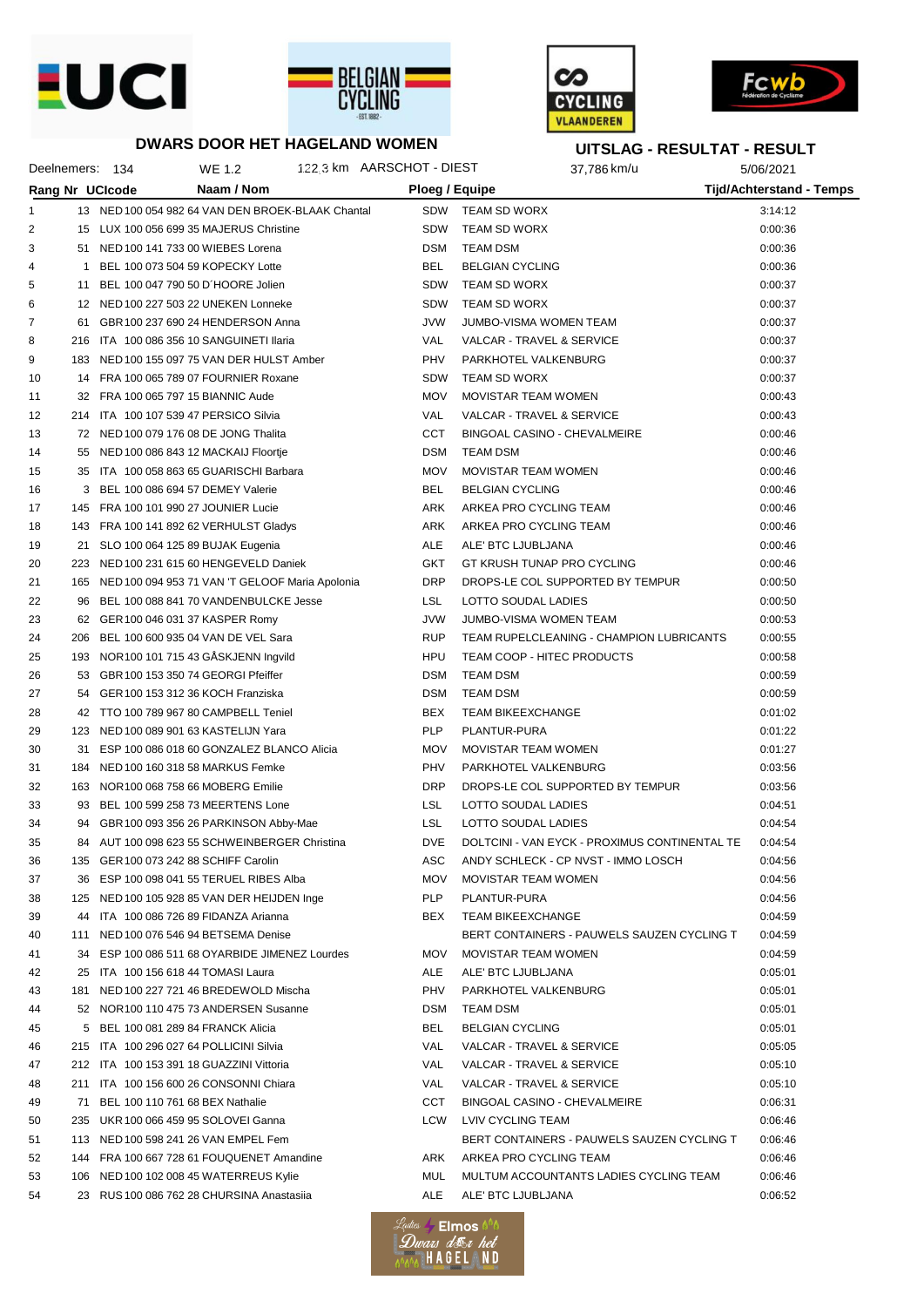







## **DWARS DOOR HET HAGELAND WOMEN**

Deelnemers: 134 WE 1.2 3:14:12 122,3 km 37,786 km/u 5/06/2021 AARSCHOT - DIEST

**UITSLAG - RESULTAT - RESULT**

|    |    | Rang Nr UCIcode<br>Naam / Nom                  | Ploeg / Equipe |                                               | <b>Tijd/Achterstand - Temps</b> |
|----|----|------------------------------------------------|----------------|-----------------------------------------------|---------------------------------|
| 55 |    | 116 BEL 100 106 117 80 VERHOEVEN Suzanne       |                | BERT CONTAINERS - PAUWELS SAUZEN CYCLING T    | 0:06:52                         |
| 56 |    | 105 NED 100 132 400 76 VAN HOUTUM Céline       | MUL            | MULTUM ACCOUNTANTS LADIES CYCLING TEAM        | 0:06:52                         |
| 57 |    | 162 SWE100 094 097 88 PENTON Sara              | <b>DRP</b>     | DROPS-LE COL SUPPORTED BY TEMPUR              | 0:06:52                         |
| 58 |    | 233 NZL 100 221 702 41 MACGREGOR Bronwyn       | LCW            | LVIV CYCLING TEAM                             | 0:06:52                         |
| 59 |    | 76 BEL 100 086 988 60 VAN DEN STEEN Kelly      | CCT            | <b>BINGOAL CASINO - CHEVALMEIRE</b>           | 0:06:52                         |
| 60 |    | 136 HUN 100 152 252 43 SZABÓ Zsófia            | <b>ASC</b>     | ANDY SCHLECK - CP NVST - IMMO LOSCH           | 0:06:52                         |
| 61 |    | 132 NZL 100 163 413 49 MCMULLEN Rylee          | ASC            | ANDY SCHLECK - CP NVST - IMMO LOSCH           | 0:06:52                         |
| 62 |    | 153 NZL 100 219 179 40 CHRISTIE Henrietta      | <b>BPK</b>     | <b>BEPINK</b>                                 | 0:06:52                         |
| 63 |    | 91 NED 100 137 751 92 BRAAM Danique            | <b>LSL</b>     | LOTTO SOUDAL LADIES                           | 0:06:52                         |
| 64 |    | 174 BEL 100 153 348 72 BOSSUYT Shari           | <b>NXG</b>     | <b>NXTG RACING</b>                            | 0:06:52                         |
| 65 |    | 141 FRA 100 143 224 36 ALLIN Pauline           | ARK            | ARKEA PRO CYCLING TEAM                        | 0:06:52                         |
| 66 |    | 222 NED 100 230 764 82 BEIJER Inez             | <b>GKT</b>     | GT KRUSH TUNAP PRO CYCLING                    | 0:06:52                         |
| 67 |    | 92 BEL 100 157 013 51 CASTRIQUE Alana          | <b>LSL</b>     | LOTTO SOUDAL LADIES                           | 0:06:52                         |
| 68 |    | 161 GER 100 364 826 90 SMEKAL Finja            | <b>DRP</b>     | DROPS-LE COL SUPPORTED BY TEMPUR              | 0:06:52                         |
| 69 |    | 46 SLO 100 098 928 69 ŽIGART Urška             | BEX            | <b>TEAM BIKEEXCHANGE</b>                      | 0:06:52                         |
| 70 |    | 175 NED 100 227 927 58 PLUIMERS Ilse           | <b>NXG</b>     | <b>NXTG RACING</b>                            | 0:06:52                         |
| 71 |    | 74 NED 100 157 022 60 JONGERIUS Claudia        | CCT            | BINGOAL CASINO - CHEVALMEIRE                  | 0:07:02                         |
| 72 |    | 121 NED 100 095 216 43 BAKKER Manon            | <b>PLP</b>     | PLANTUR-PURA                                  | 0:07:03                         |
| 73 |    | 213 ITA 100 300 520 95 MAGRI Silvia            | VAL            | VALCAR - TRAVEL & SERVICE                     | 0:07:06                         |
| 74 |    | 152 NZL 100 107 472 77 DRUMMOND Michaela       | <b>BPK</b>     | <b>BEPINK</b>                                 | 0:07:14                         |
| 75 |    | 154 ITA 100 025 261 25 VALSECCHI Silvia        | <b>BPK</b>     | <b>BEPINK</b>                                 | 0:08:03                         |
| 76 |    | 186 NED 100 155 103 81 VAN HAAFTEN Kirstie     | PHV            | PARKHOTEL VALKENBURG                          | 0:08:47                         |
|    |    | DNS / Non partants / Niet vertrokken:          |                |                                               |                                 |
|    |    | 101 BEL 100 048 337 15 DE SMEDT Marijke        | <b>MUL</b>     | MULTUM ACCOUNTANTS LADIES CYCLING TEAM        |                                 |
|    |    | DNF / Abbandons / Opgaves:                     |                |                                               |                                 |
|    |    | 2 BEL 100 650 164 54 VANHOVE Marith            | BEL            | <b>BELGIAN CYCLING</b>                        |                                 |
|    |    | 4 BEL 100 164 032 86 FEYTENS Ellen             | BEL            | <b>BELGIAN CYCLING</b>                        |                                 |
|    |    | 6 BEL 100 111 414 42 PEETERS Jinse             | <b>BEL</b>     | <b>BELGIAN CYCLING</b>                        |                                 |
|    |    | 22 NED 100 102 009 46 BOOGAARD Maaike          | <b>ALE</b>     | ALE' BTC LJUBLJANA                            |                                 |
|    |    | 33 SRB 100 077 624 08 ERIC Jelena              | <b>MOV</b>     | MOVISTAR TEAM WOMEN                           |                                 |
|    |    | 41 AUS 100 072 274 90 ALLEN Jessica            | <b>BEX</b>     | <b>TEAM BIKEEXCHANGE</b>                      |                                 |
|    |    | 45 NED 100 071 272 58 TENNIGLO Moniek          | <b>BEX</b>     | <b>TEAM BIKEEXCHANGE</b>                      |                                 |
|    |    | 56 NED 100 086 482 39 SOEK Julia               | <b>DSM</b>     | <b>TEAM DSM</b>                               |                                 |
|    | 64 | NED 100 133 445 54 SOET Aafke                  | <b>JVW</b>     | JUMBO-VISMA WOMEN TEAM                        |                                 |
|    |    | 65 NED 100 098 571 03 SWINKELS Karlijn         | <b>JVW</b>     | JUMBO-VISMA WOMEN TEAM                        |                                 |
|    |    | 73 BEL 100 099 725 90 DRUYTS Lenny             | <b>CCT</b>     | BINGOAL CASINO - CHEVALMEIRE                  |                                 |
|    |    | 75 BEL 100 091 351 58 DRUYTS Demmy             | CCT            | BINGOAL CASINO - CHEVALMEIRE                  |                                 |
|    |    | 81 NED 100 157 834 96 BAKKER Minke             | DVE            | DOLTCINI - VAN EYCK - PROXIMUS CONTINENTAL TE |                                 |
|    |    | 82 FRA 100 153 389 16 BERTEAU Victoire         | <b>DVE</b>     | DOLTCINI - VAN EYCK - PROXIMUS CONTINENTAL TE |                                 |
|    |    | 83 NED 100 226 800 95 JANSEN Noa               | <b>DVE</b>     | DOLTCINI - VAN EYCK - PROXIMUS CONTINENTAL TE |                                 |
|    |    | 85 AUT 100 098 622 54 SCHWEINBERGER Kathrin    | <b>DVE</b>     | DOLTCINI - VAN EYCK - PROXIMUS CONTINENTAL TE |                                 |
|    |    | 86 BEL 100 839 555 04 VAN EYNDE Fien           | <b>DVE</b>     | DOLTCINI - VAN EYCK - PROXIMUS CONTINENTAL TE |                                 |
|    |    | 95 BEL 100 156 024 32 VANDER SANDE Elise       | <b>LSL</b>     | LOTTO SOUDAL LADIES                           |                                 |
|    |    | 102 BEL 100 713 145 82 BRANDT Eefje            | MUL            | MULTUM ACCOUNTANTS LADIES CYCLING TEAM        |                                 |
|    |    | 103 BEL 100 097 776 81 DELBAERE Fien           | MUL            | MULTUM ACCOUNTANTS LADIES CYCLING TEAM        |                                 |
|    |    | 104 NED 100 227 228 38 VAN DER WOLF Rosalie    | MUL.           | MULTUM ACCOUNTANTS LADIES CYCLING TEAM        |                                 |
|    |    | 112 BEL 10 065 009 88 BROUWERS Julie           |                | BERT CONTAINERS - PAUWELS SAUZEN CYCLING T    |                                 |
|    |    | 114 BEL 100 070 534 96 VAN LOY Ellen           |                | BERT CONTAINERS - PAUWELS SAUZEN CYCLING T    |                                 |
|    |    | 122 BEL 100 032 939 40 CANT Sanne              | <b>PLP</b>     | PLANTUR-PURA                                  |                                 |
|    |    | 124 BEL 100 110 267 59 TRUYEN Marthe           | <b>PLP</b>     | PLANTUR-PURA                                  |                                 |
|    |    | 126 NED 100 080 829 12 WORST Annemarie         | <b>PLP</b>     | PLANTUR-PURA                                  |                                 |
|    |    | 131 NED 101 026 073 88 MULLENBERG Lisa         | ASC            | ANDY SCHLECK - CP NVST - IMMO LOSCH           |                                 |
|    |    | 133 NZL 100 222 092 43 NIGHTINGALE Stella      | ASC            | ANDY SCHLECK - CP NVST - IMMO LOSCH           |                                 |
|    |    | 142 FRA 100 700 439 83 LE DEUNFF Marie Morgane | ARK            | ARKEA PRO CYCLING TEAM                        |                                 |
|    |    |                                                |                |                                               |                                 |